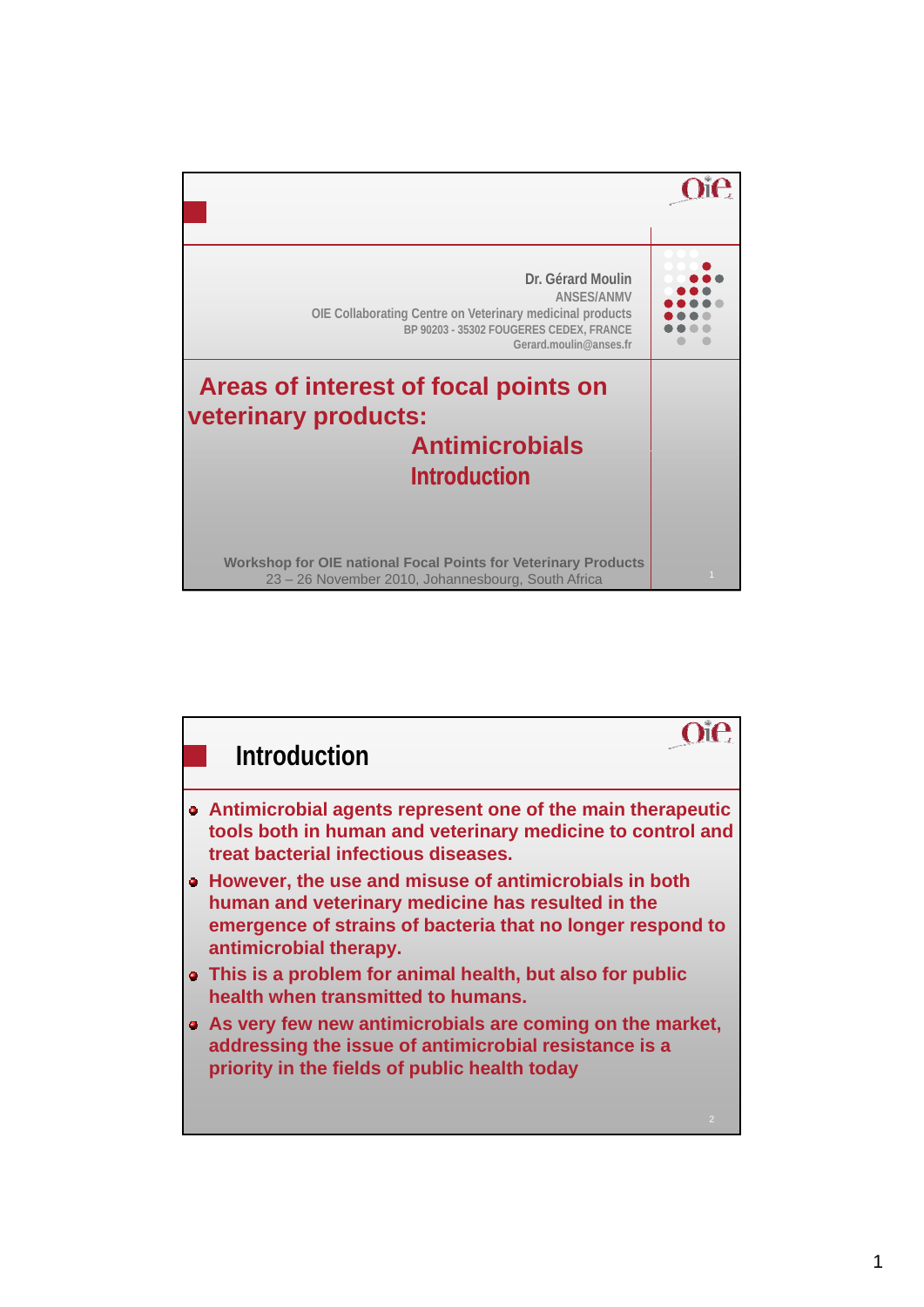

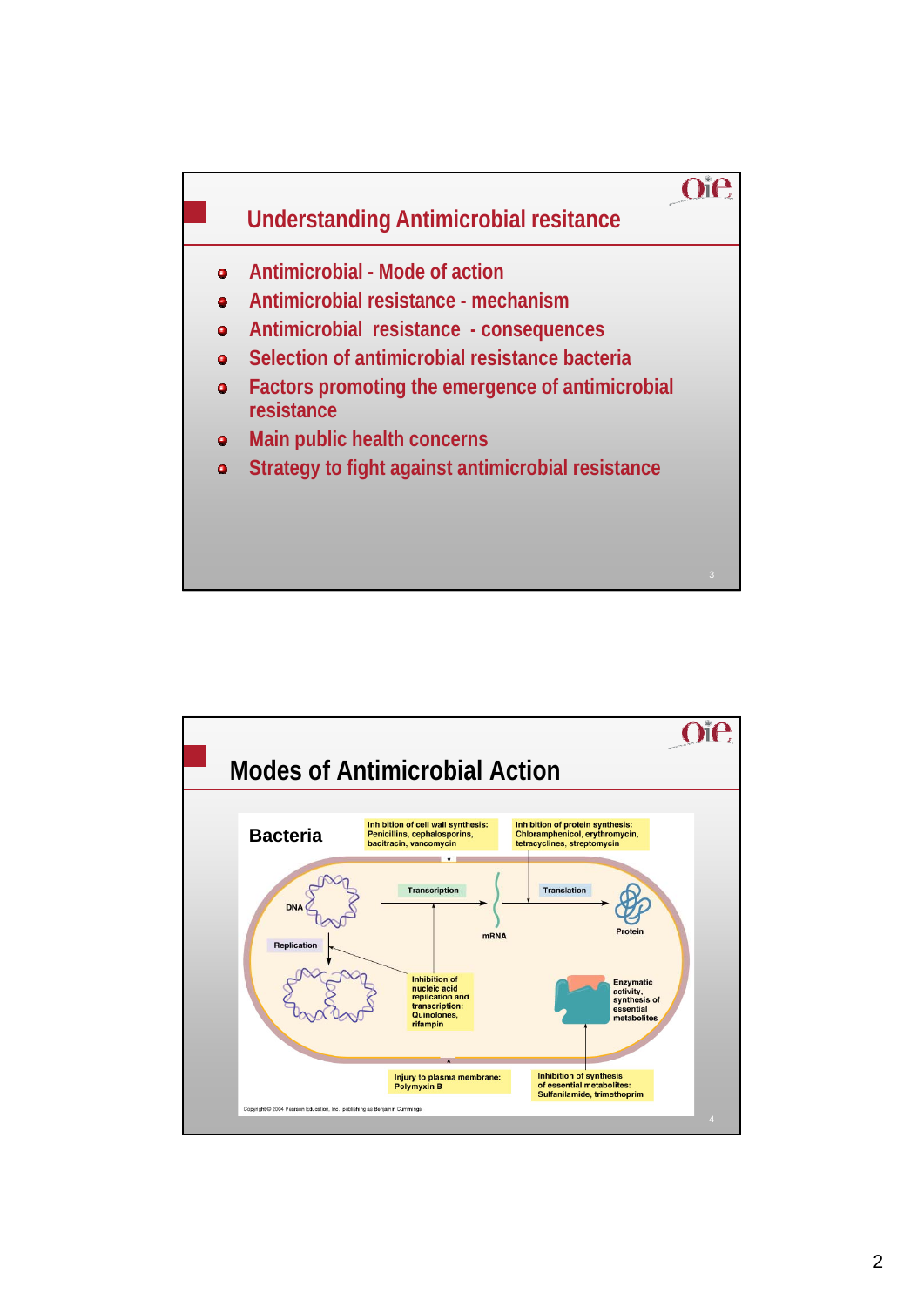

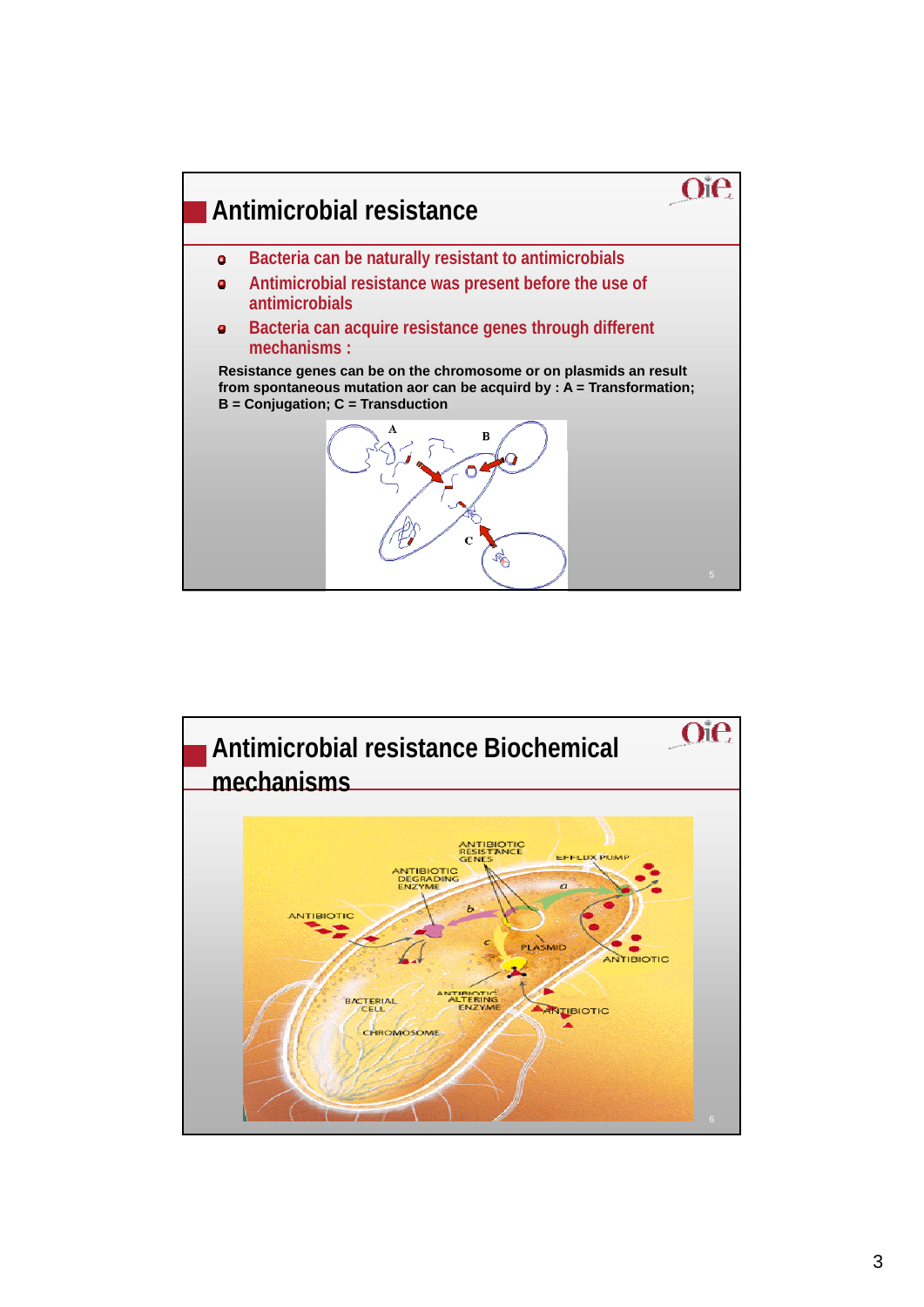

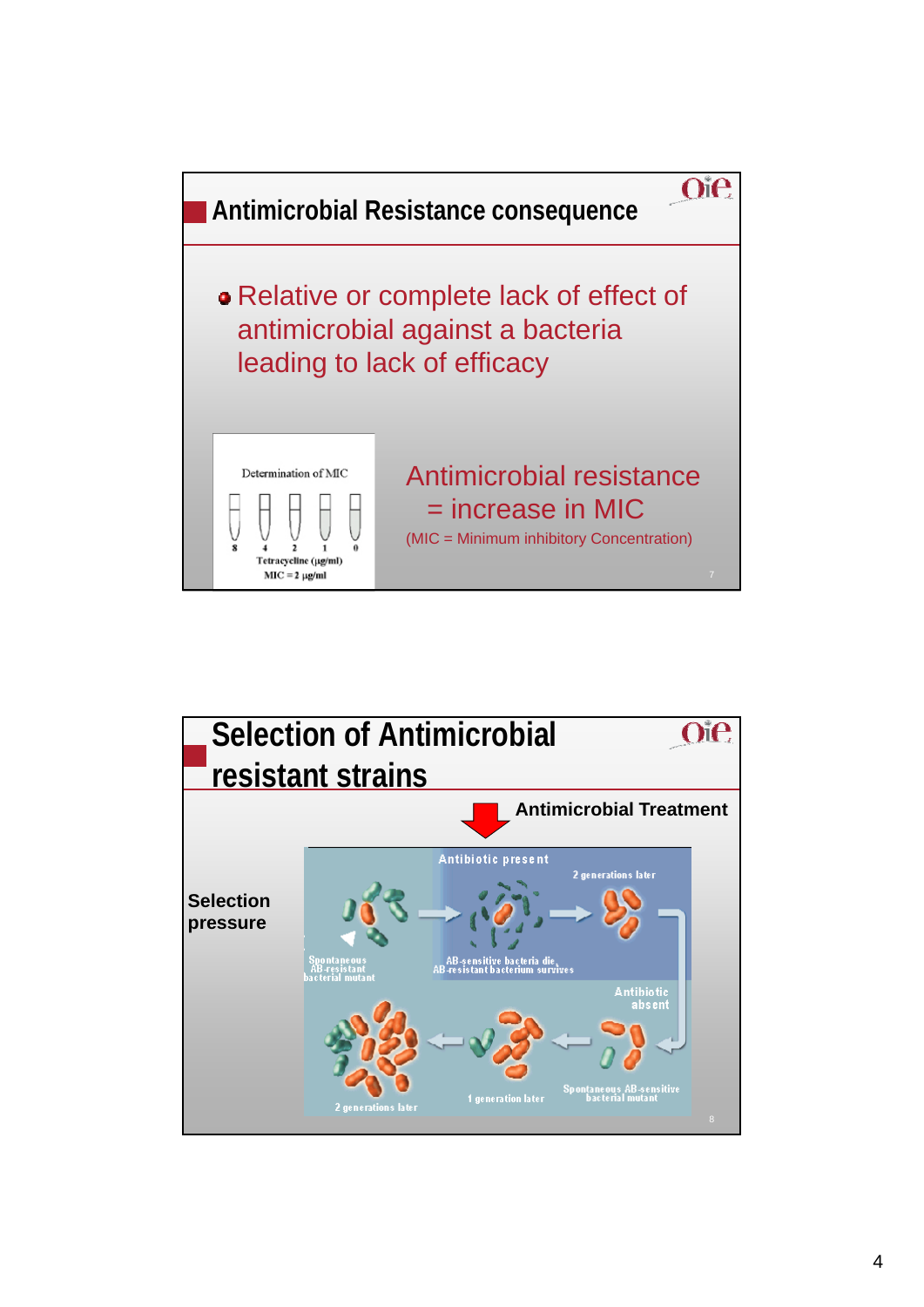

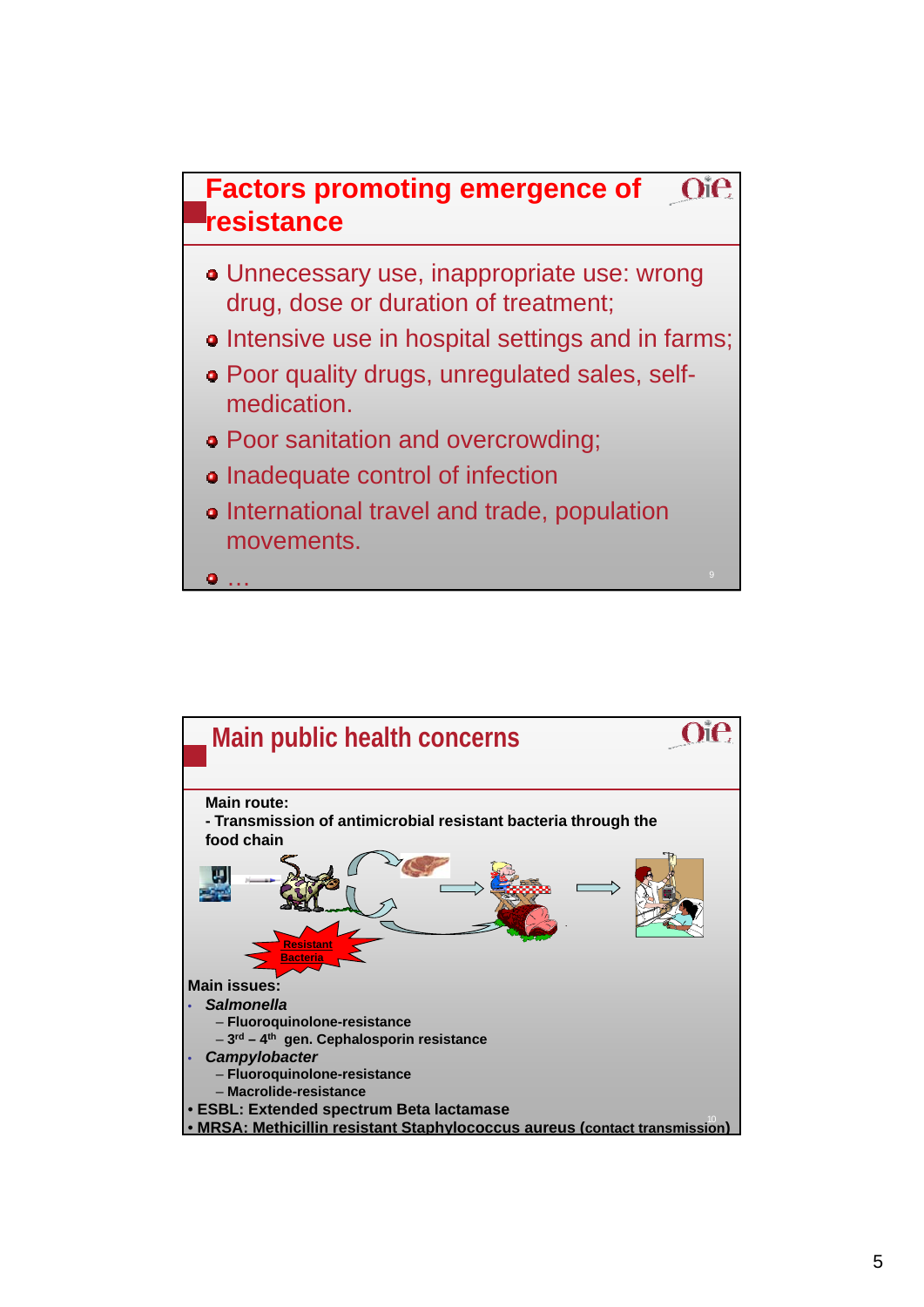

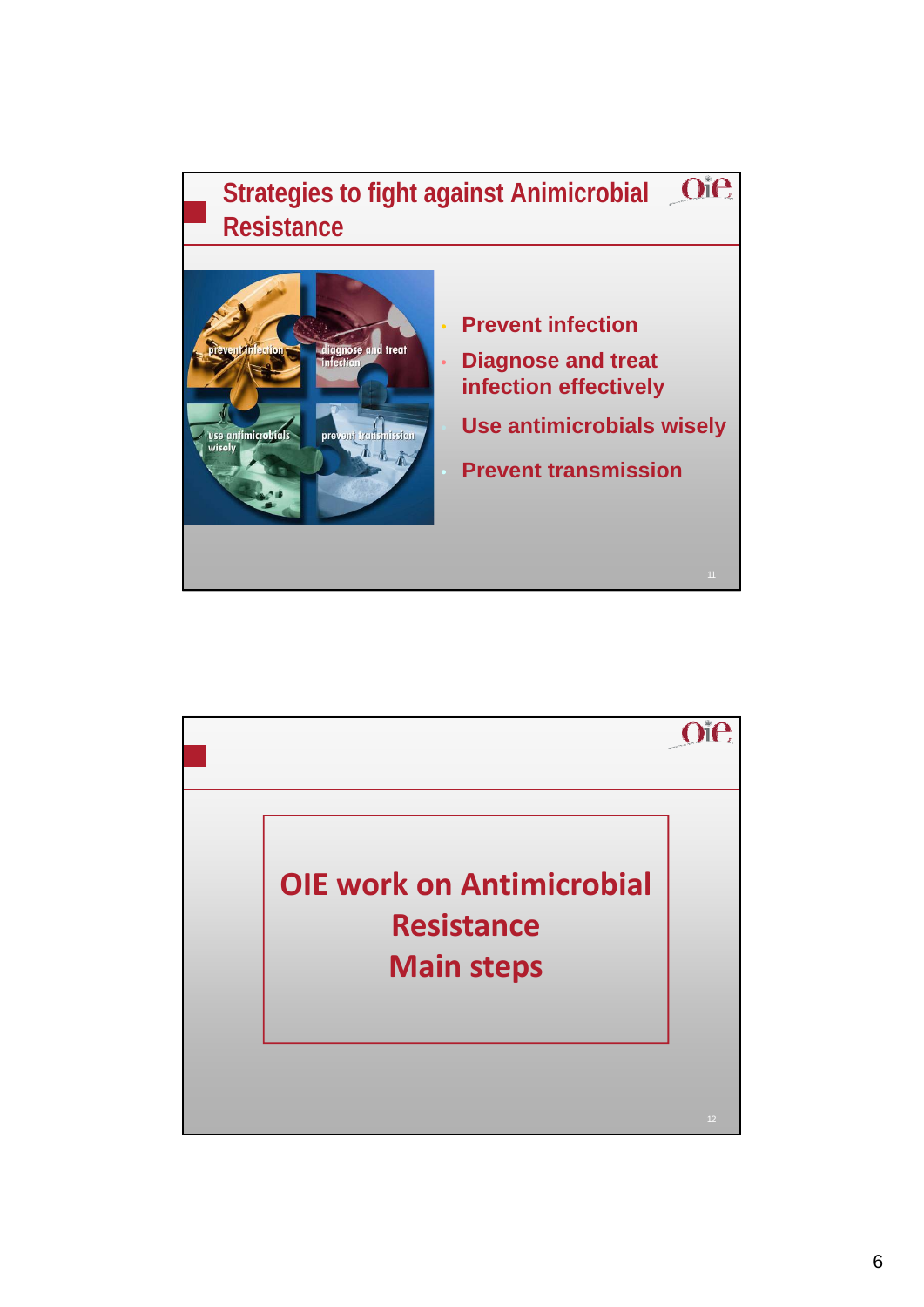

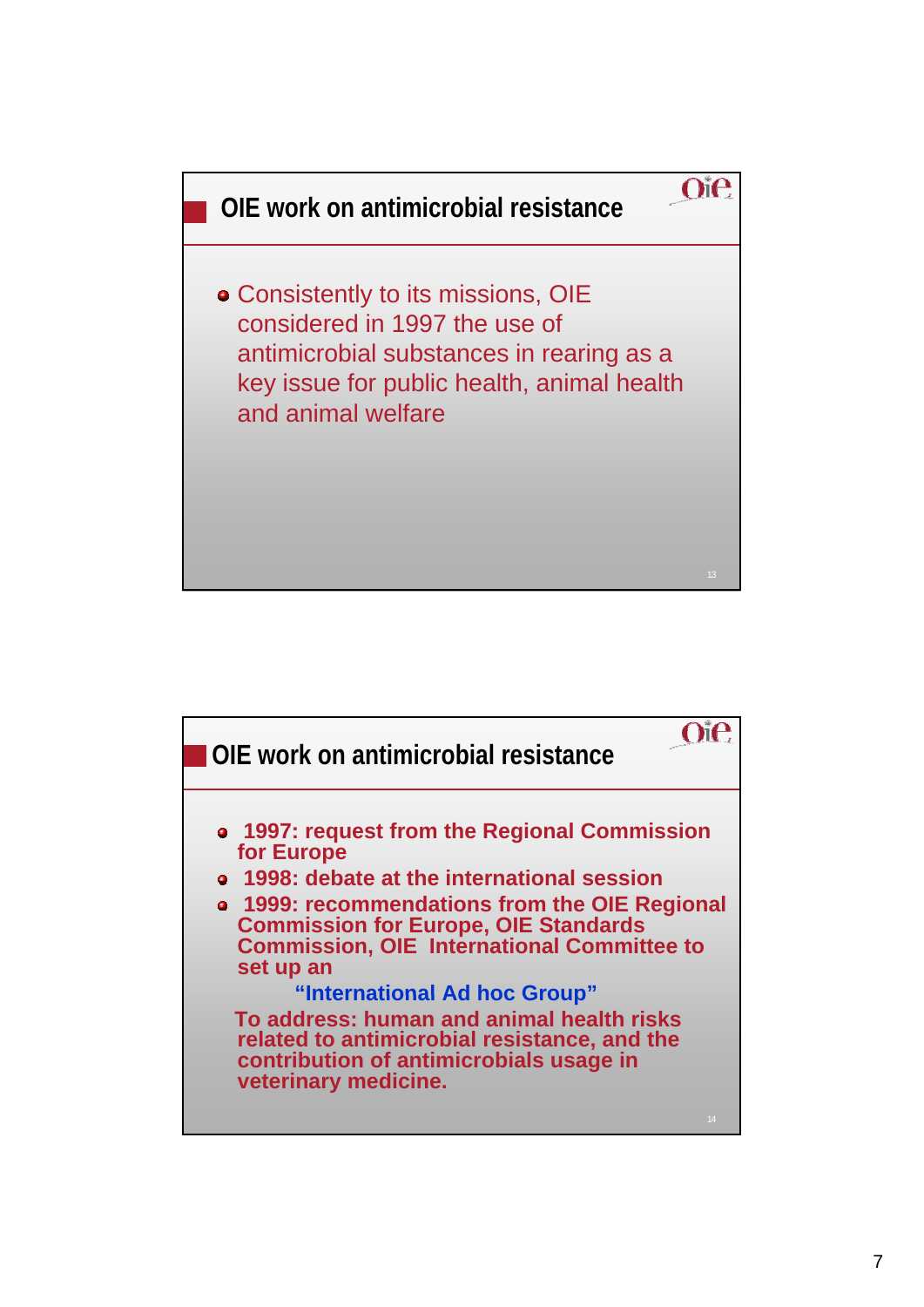

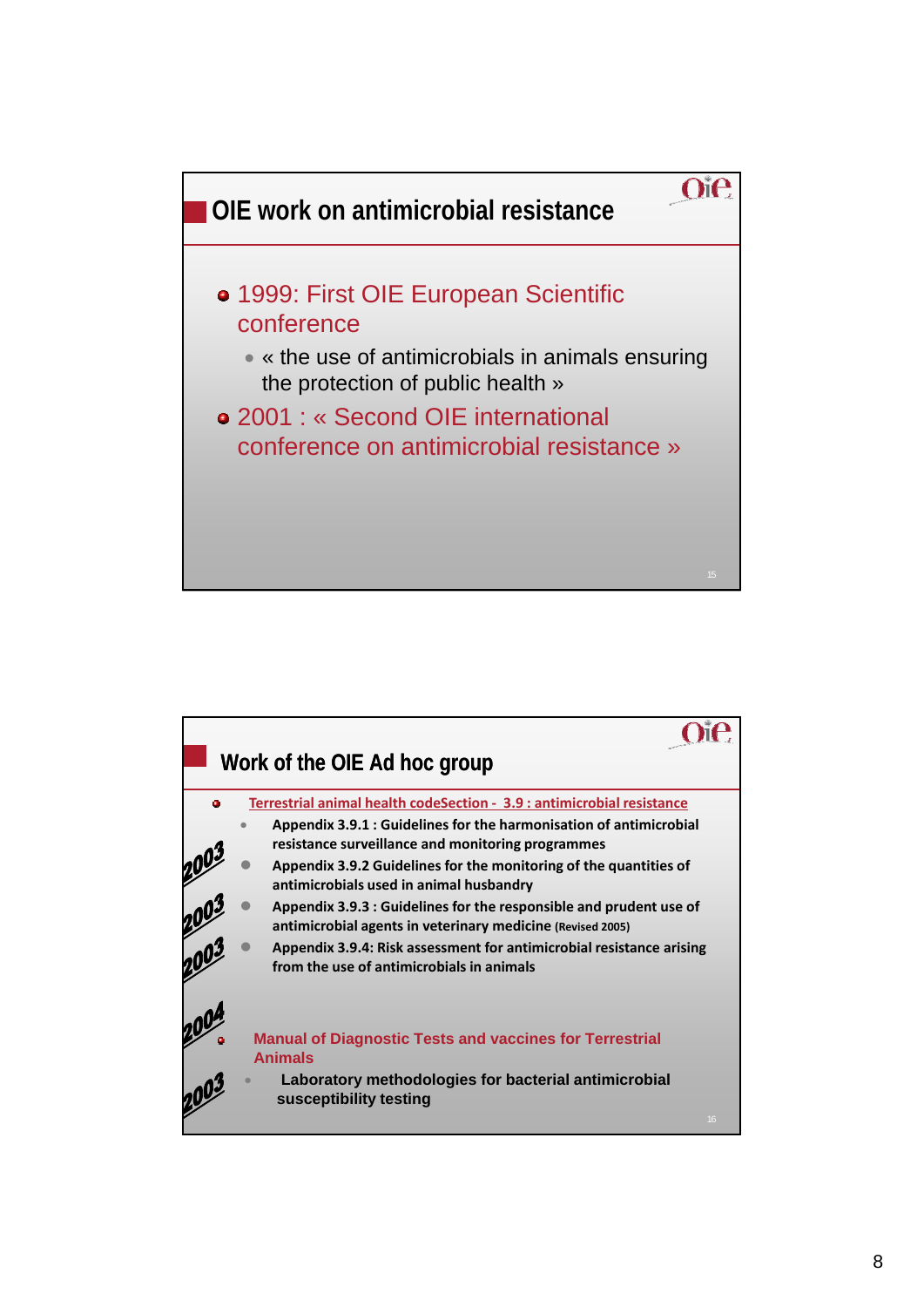

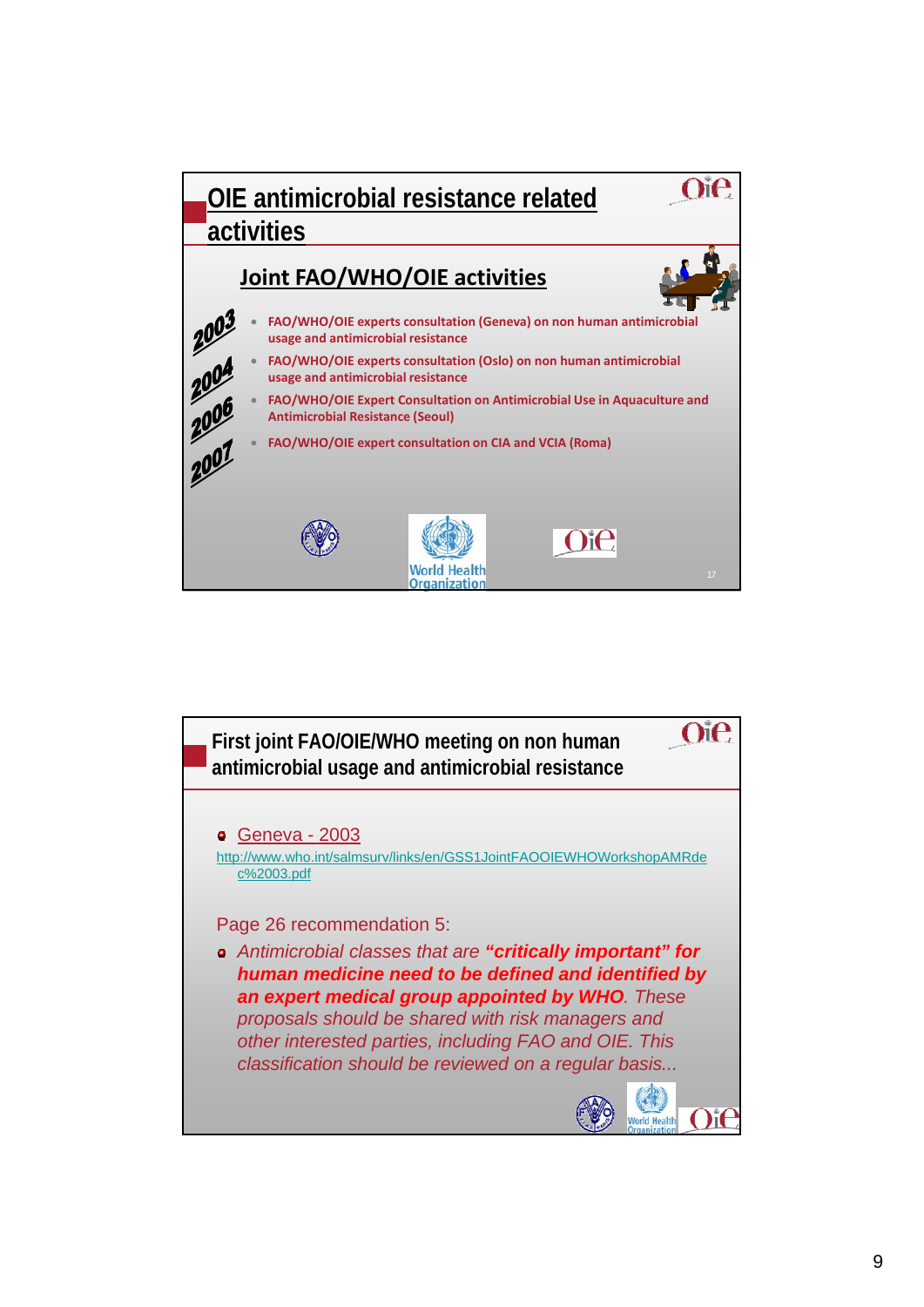

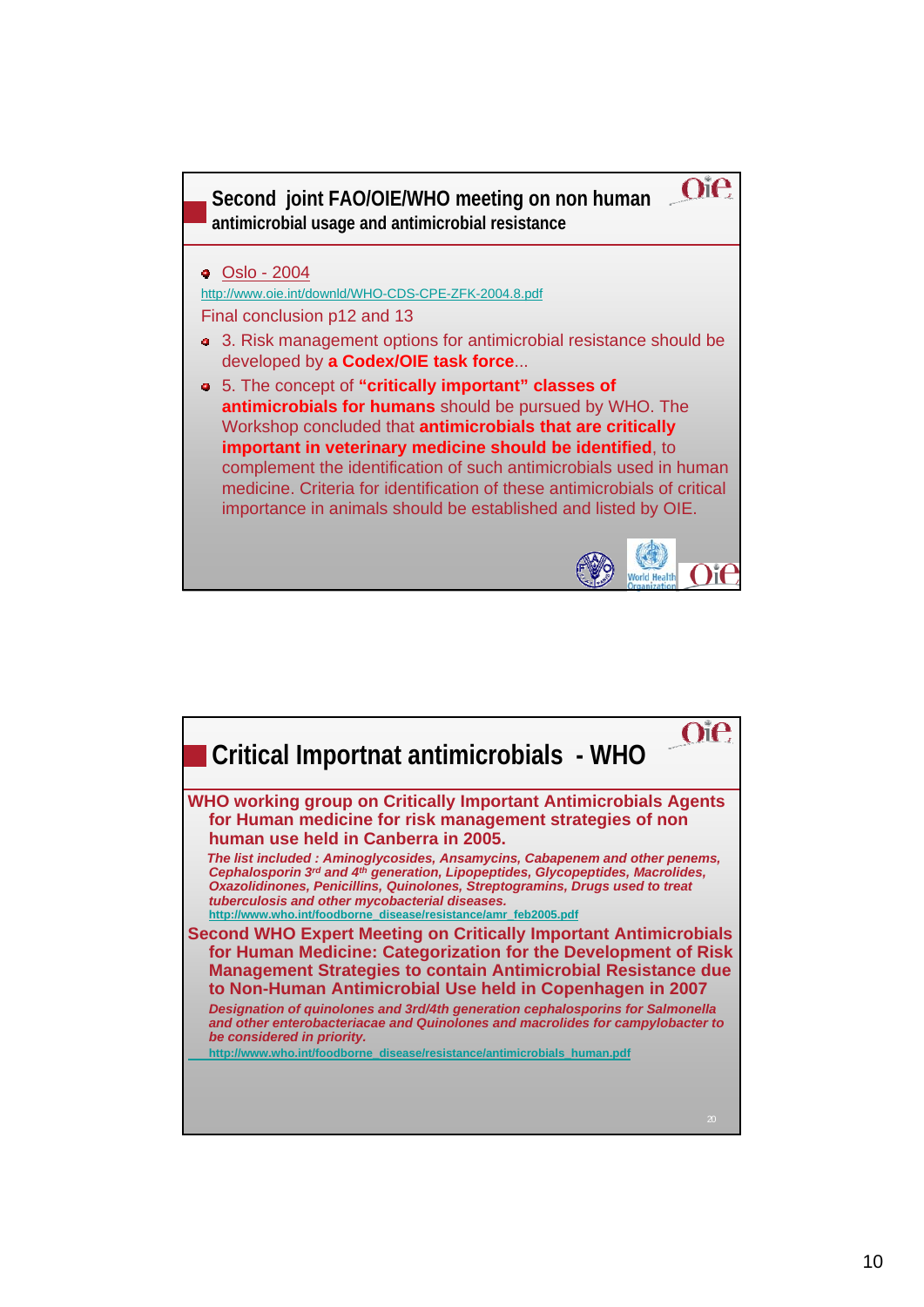

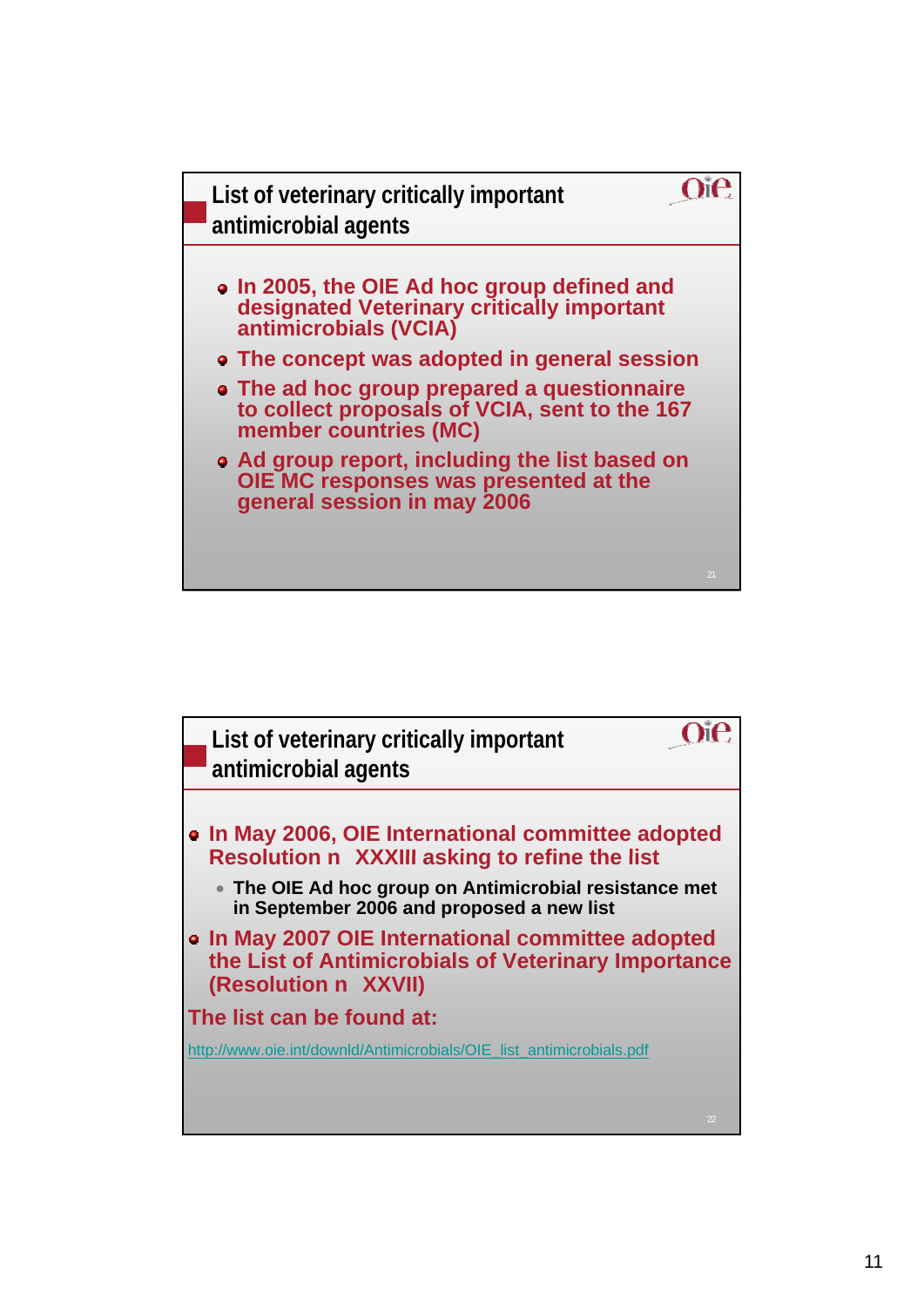

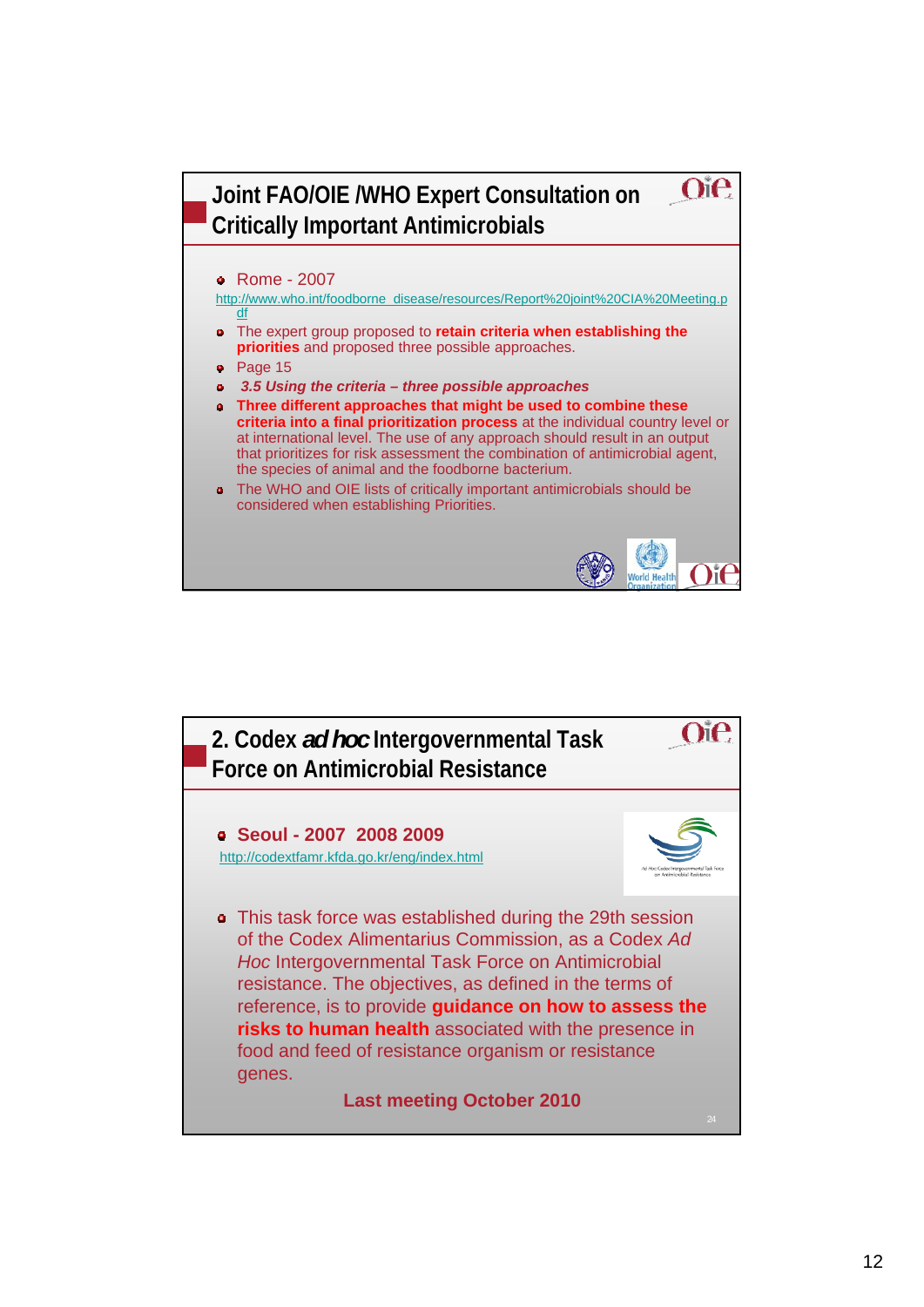

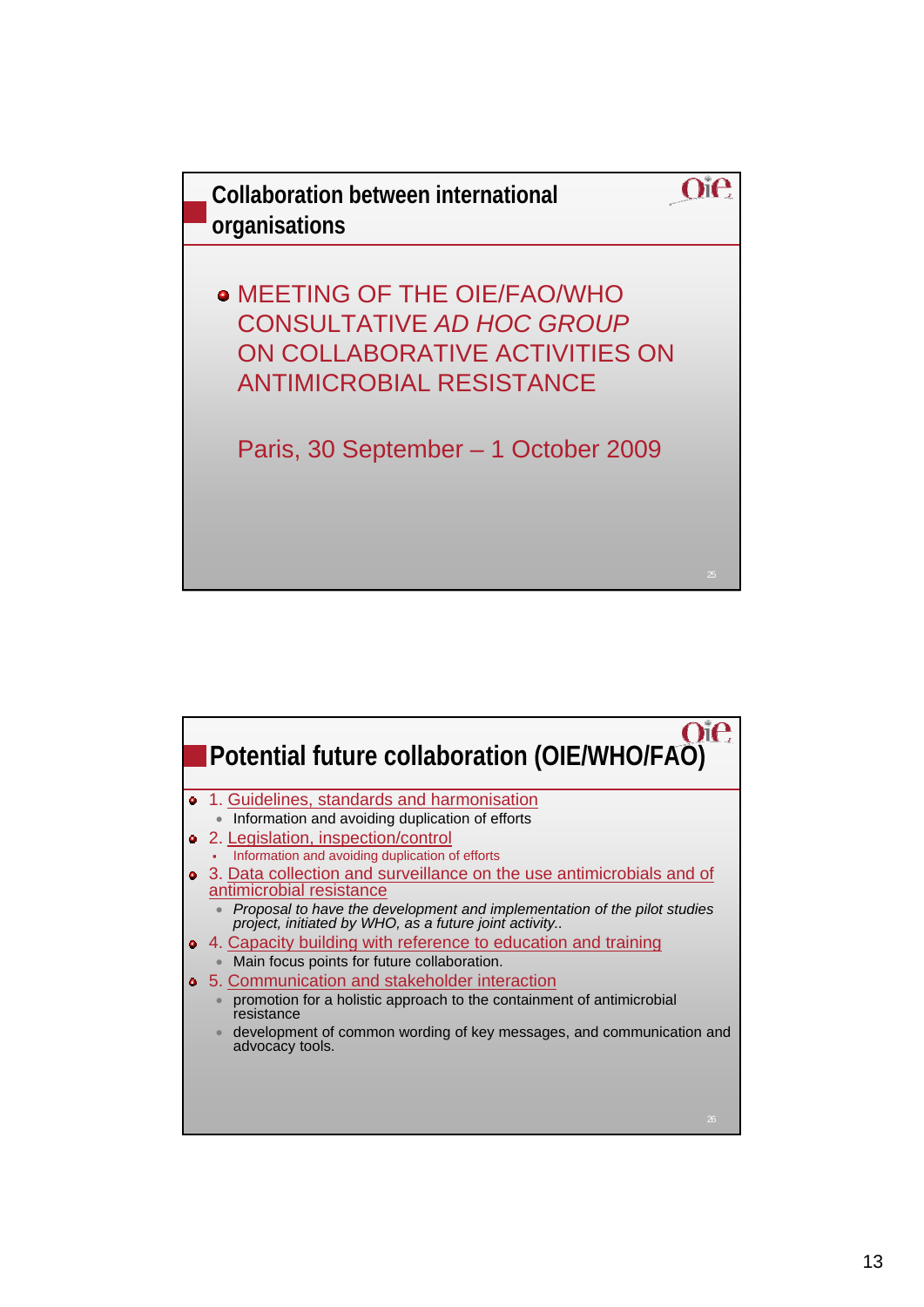

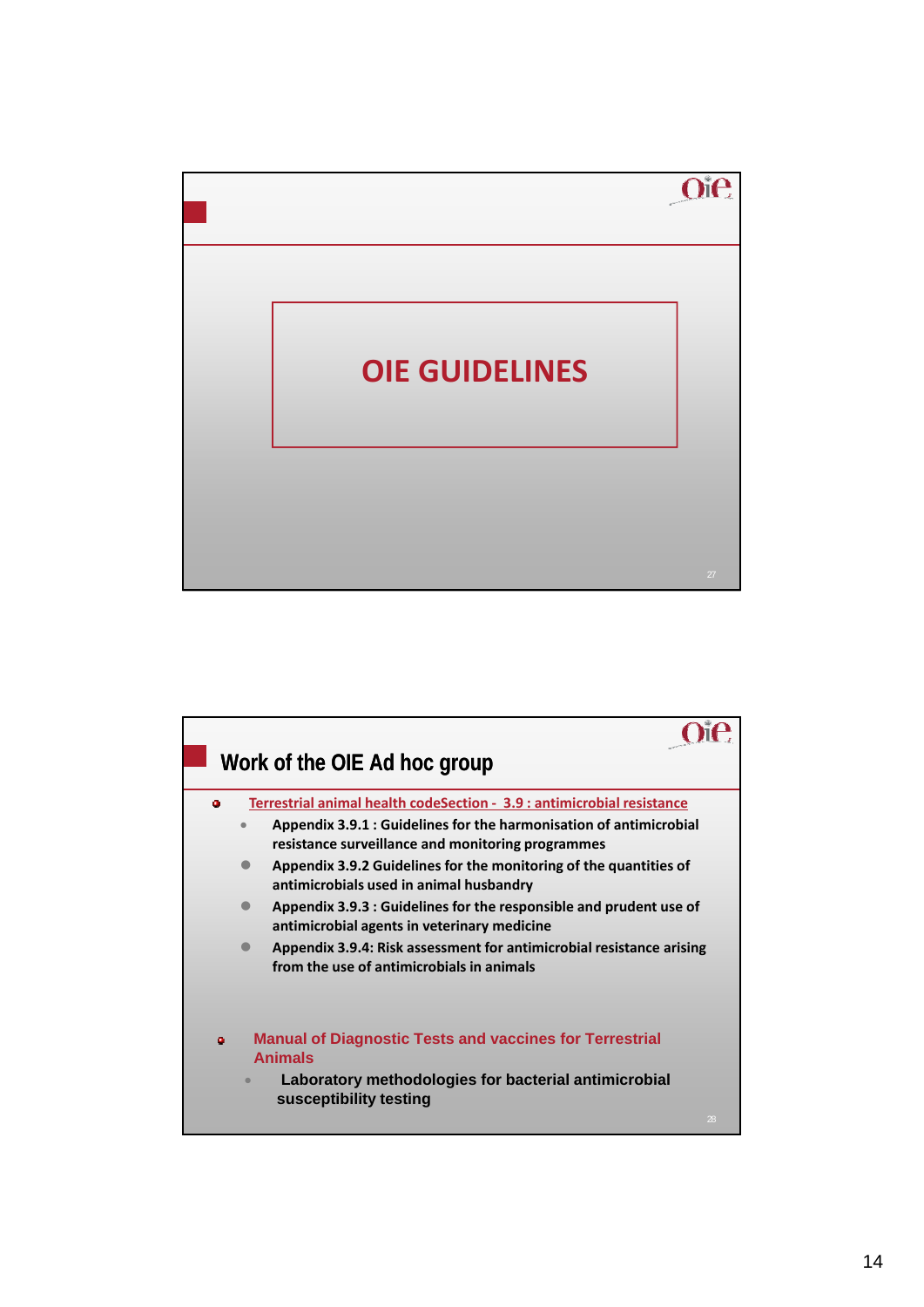

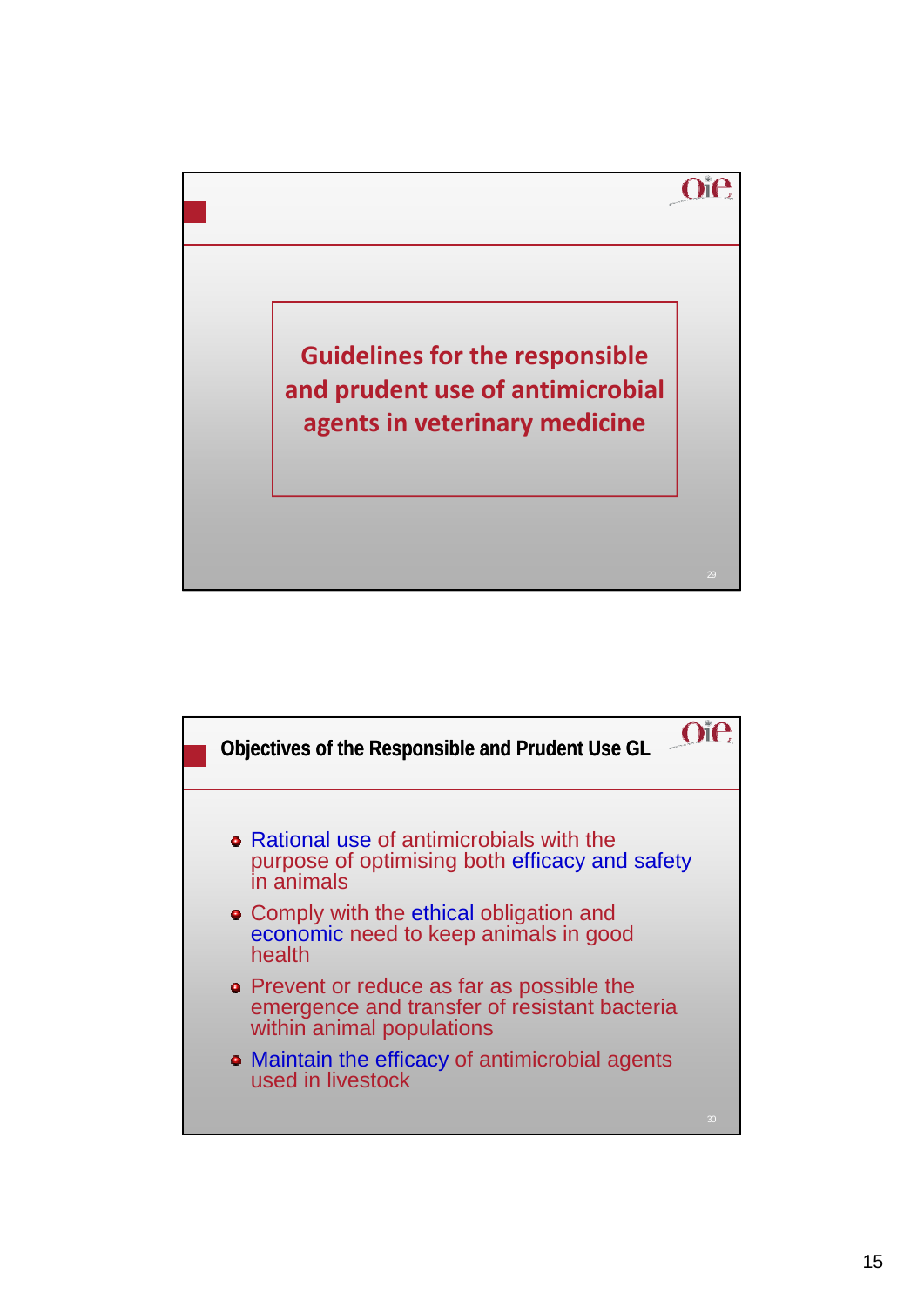

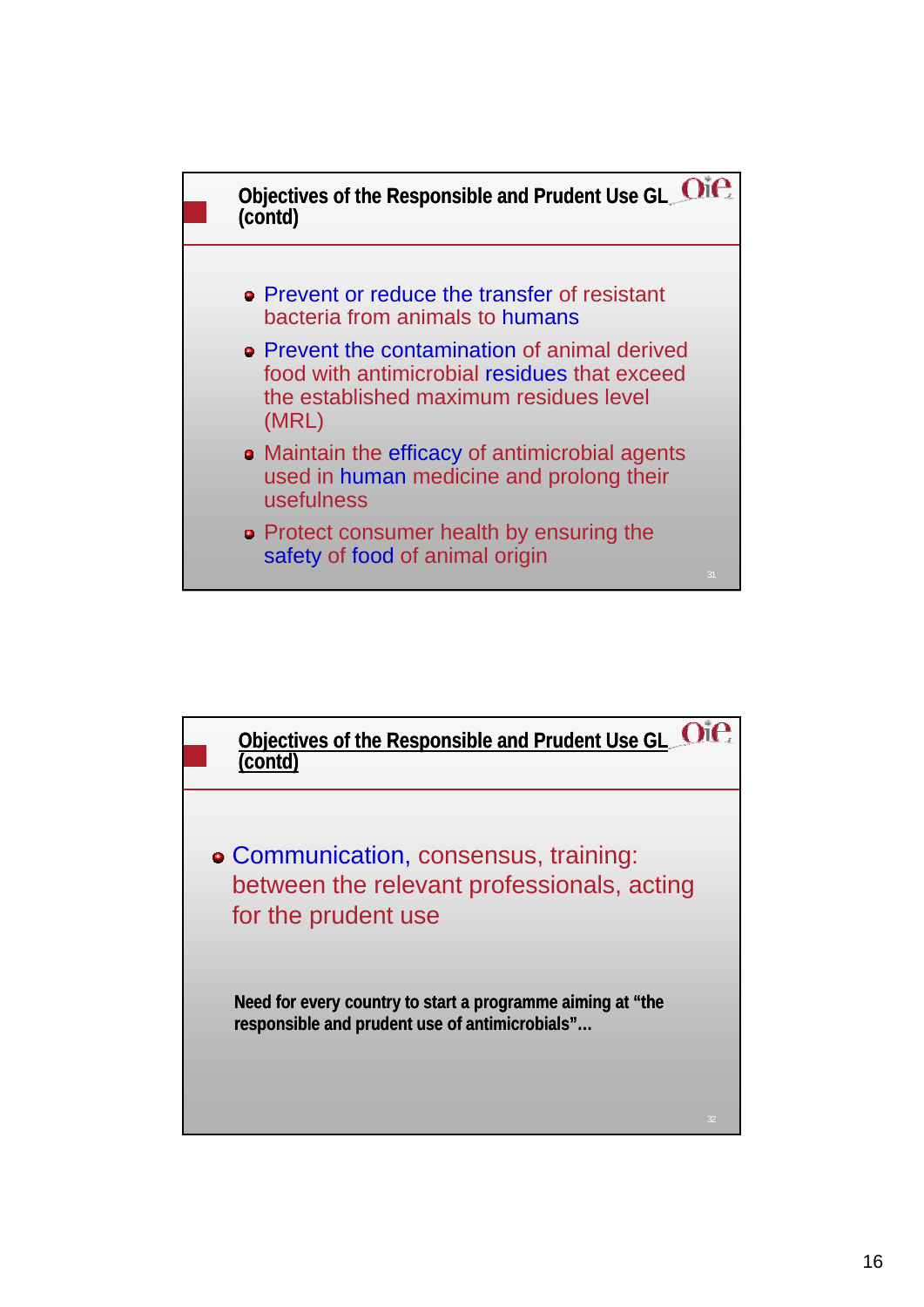

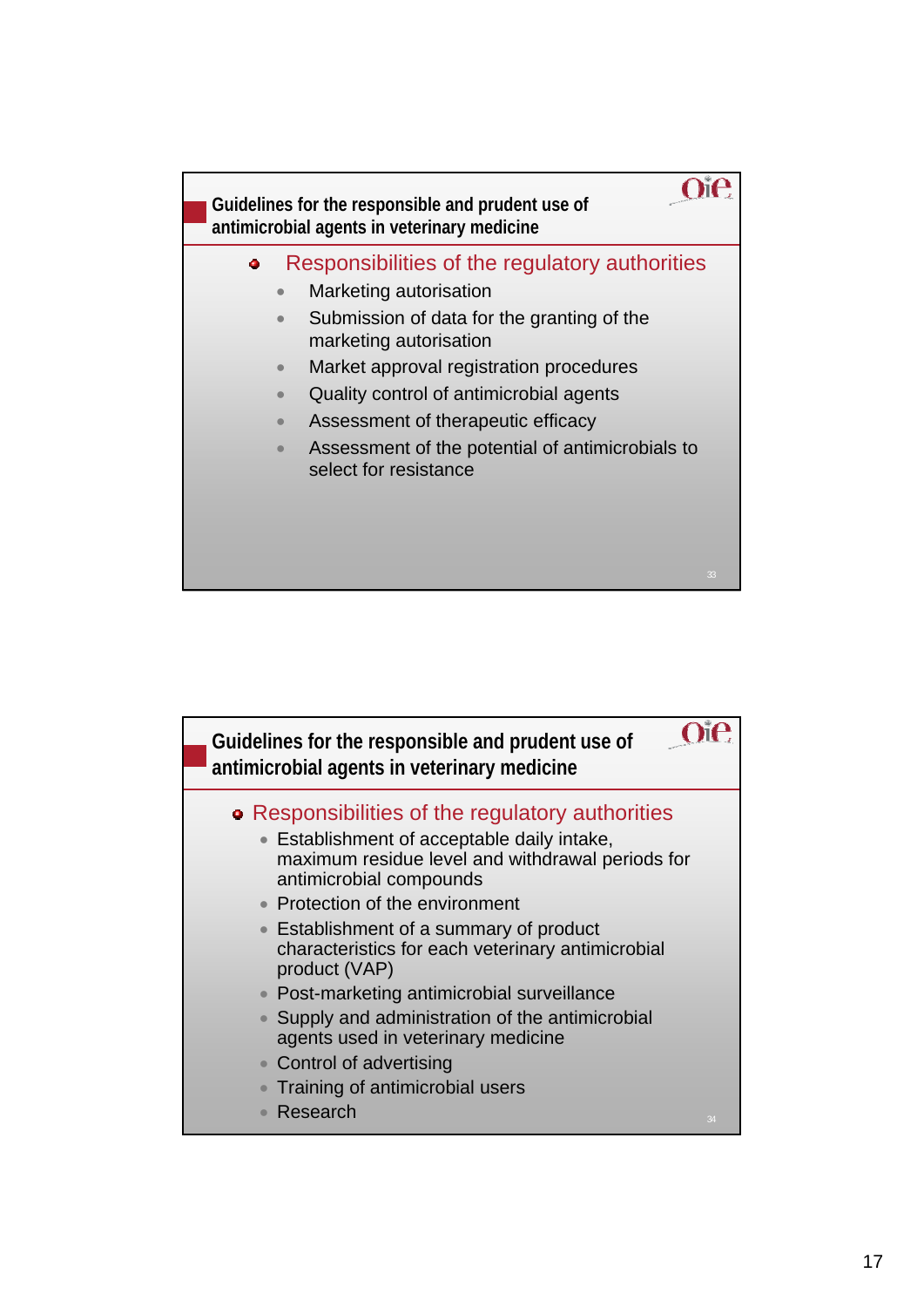

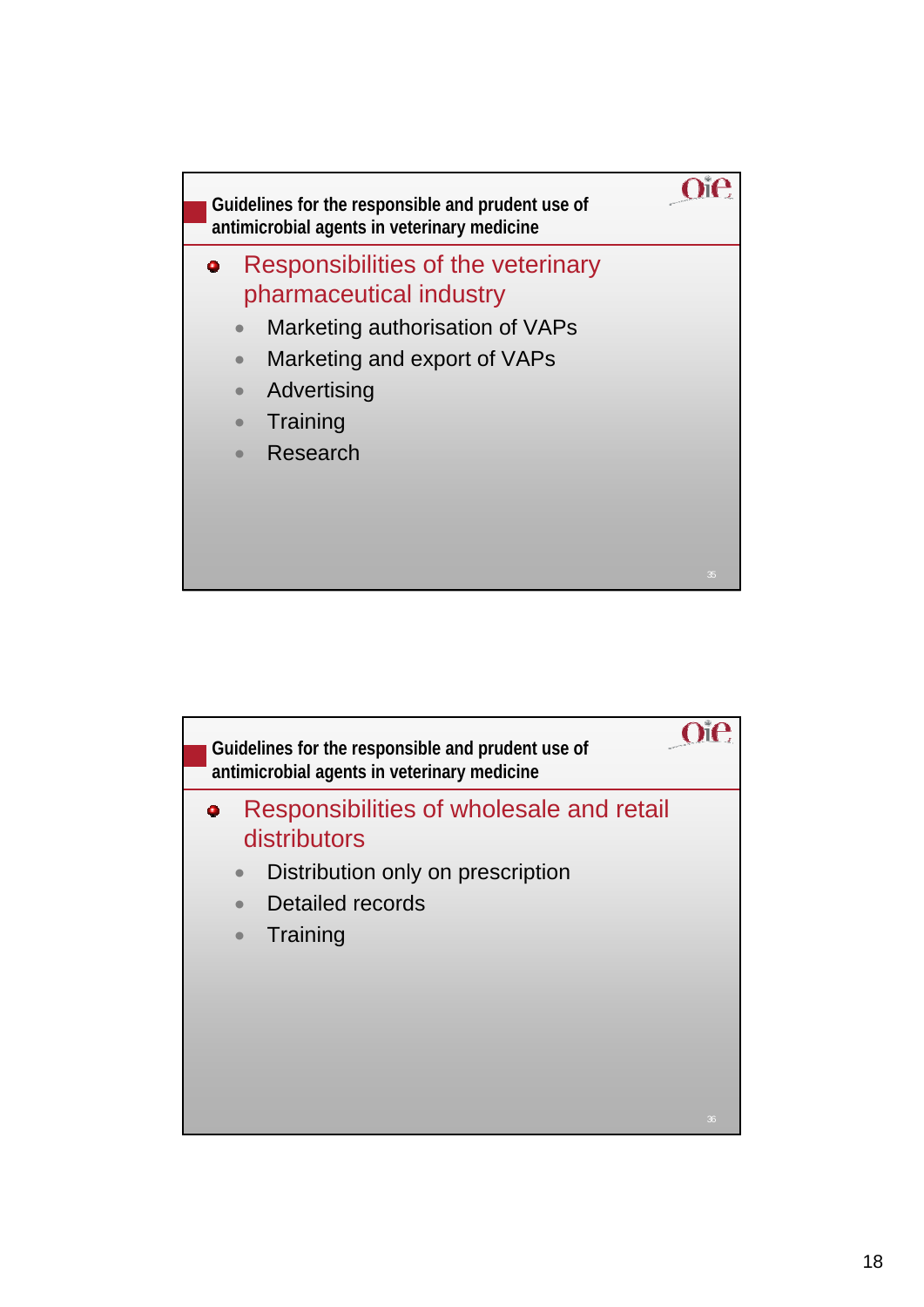

|           | Guidelines for the responsible and prudent use of                                  |
|-----------|------------------------------------------------------------------------------------|
|           | antimicrobial agents in veterinary medicine                                        |
| ۰         | <b>Responsibilities of food-animal producers</b>                                   |
|           | <b>Good farming Practice</b>                                                       |
|           | Use of antimicrobial agents only on prescription                                   |
|           | Respect for the dosages                                                            |
|           | Isolation of sick animals                                                          |
|           | Respect for the storage conditions                                                 |
|           | Respect of hygienic conditions                                                     |
|           | Respect for the recommended withdrawal periods                                     |
|           | Suppression of surplus antimicrobials under safe<br>conditions for the environment |
| $\bullet$ | Preservation of all the laboratory records                                         |
|           | Preservation of adequate records of all medicines<br>used                          |
|           | Report to the responsible veterinarian of recurrent<br>disease problems<br>38      |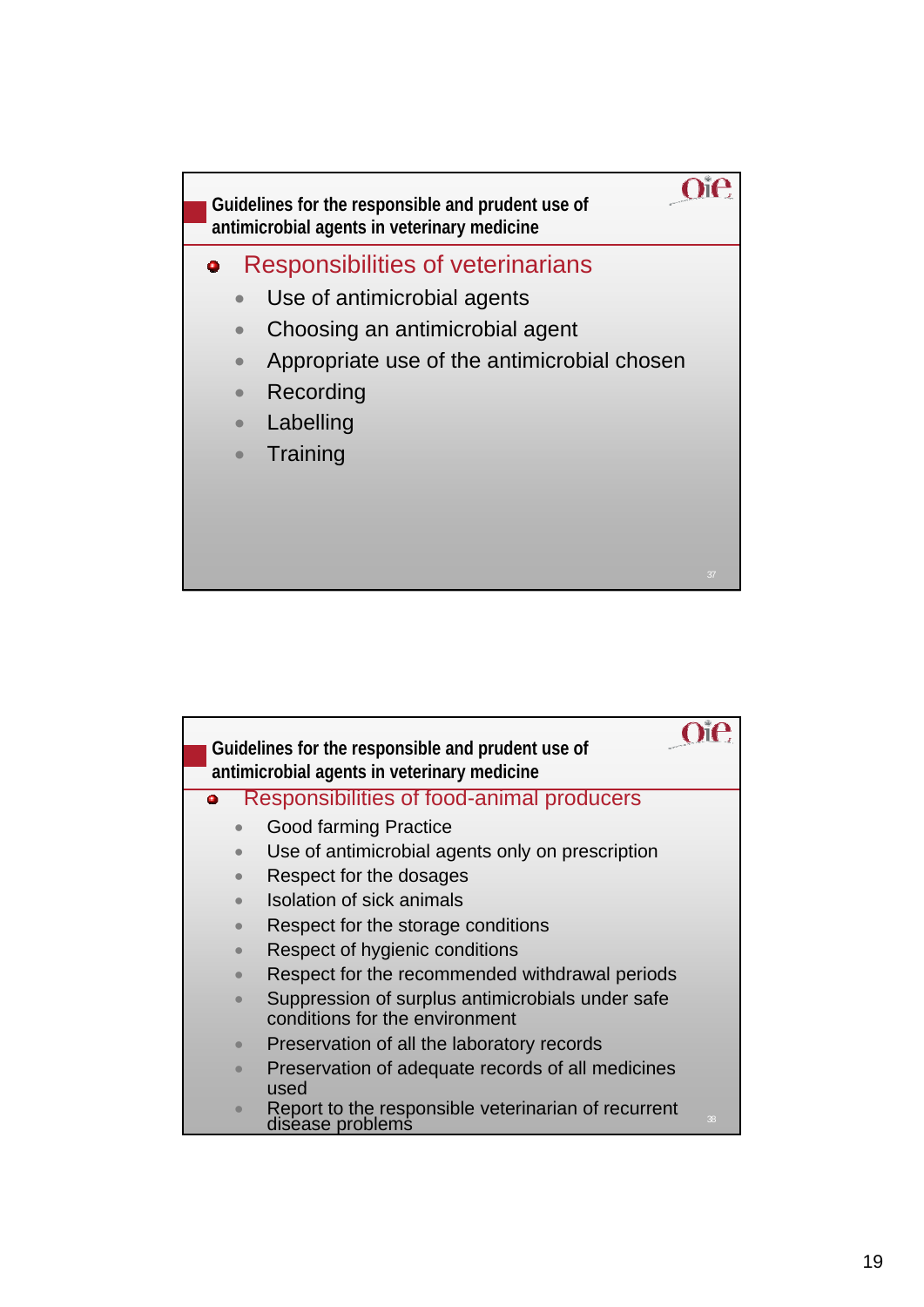

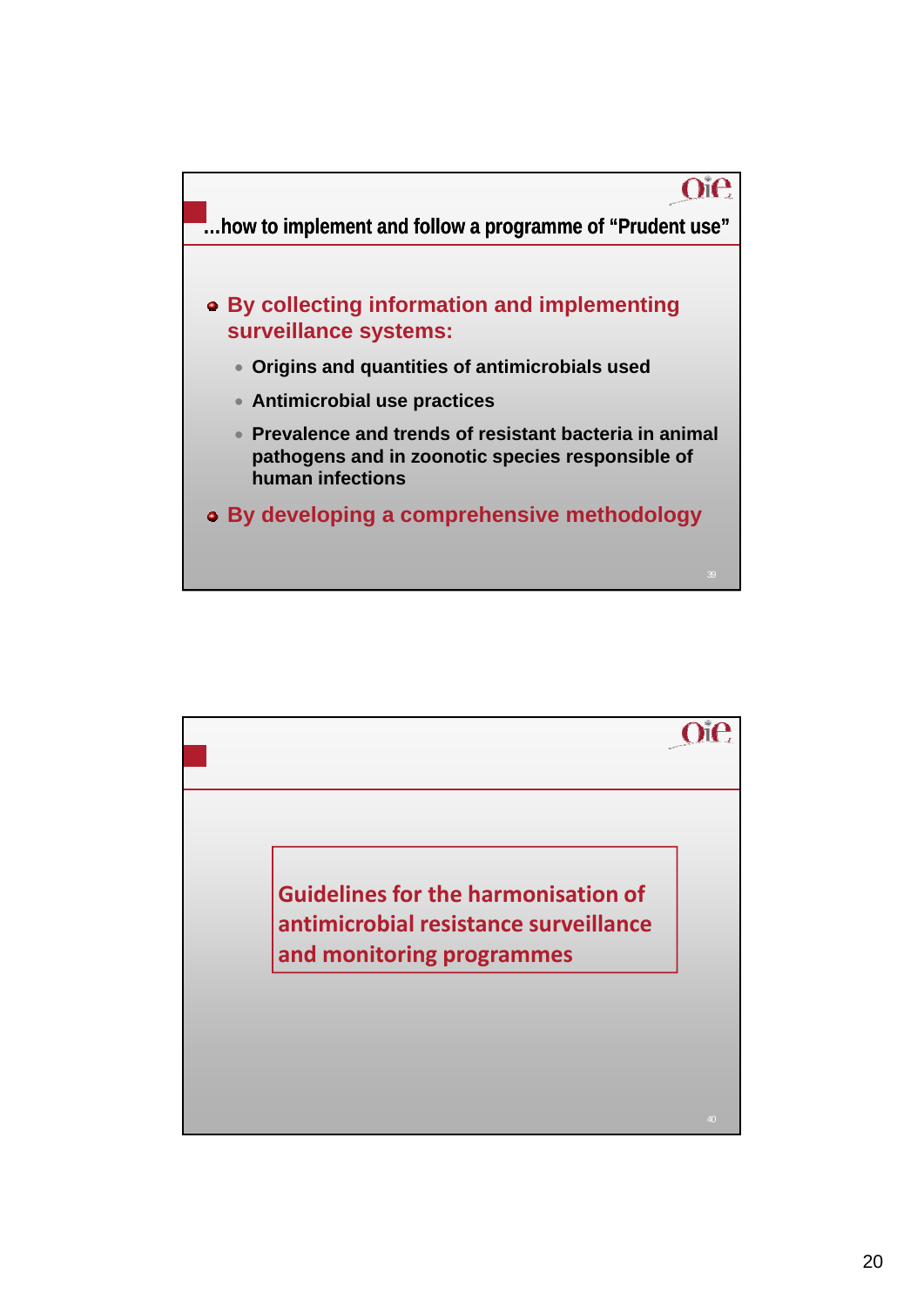

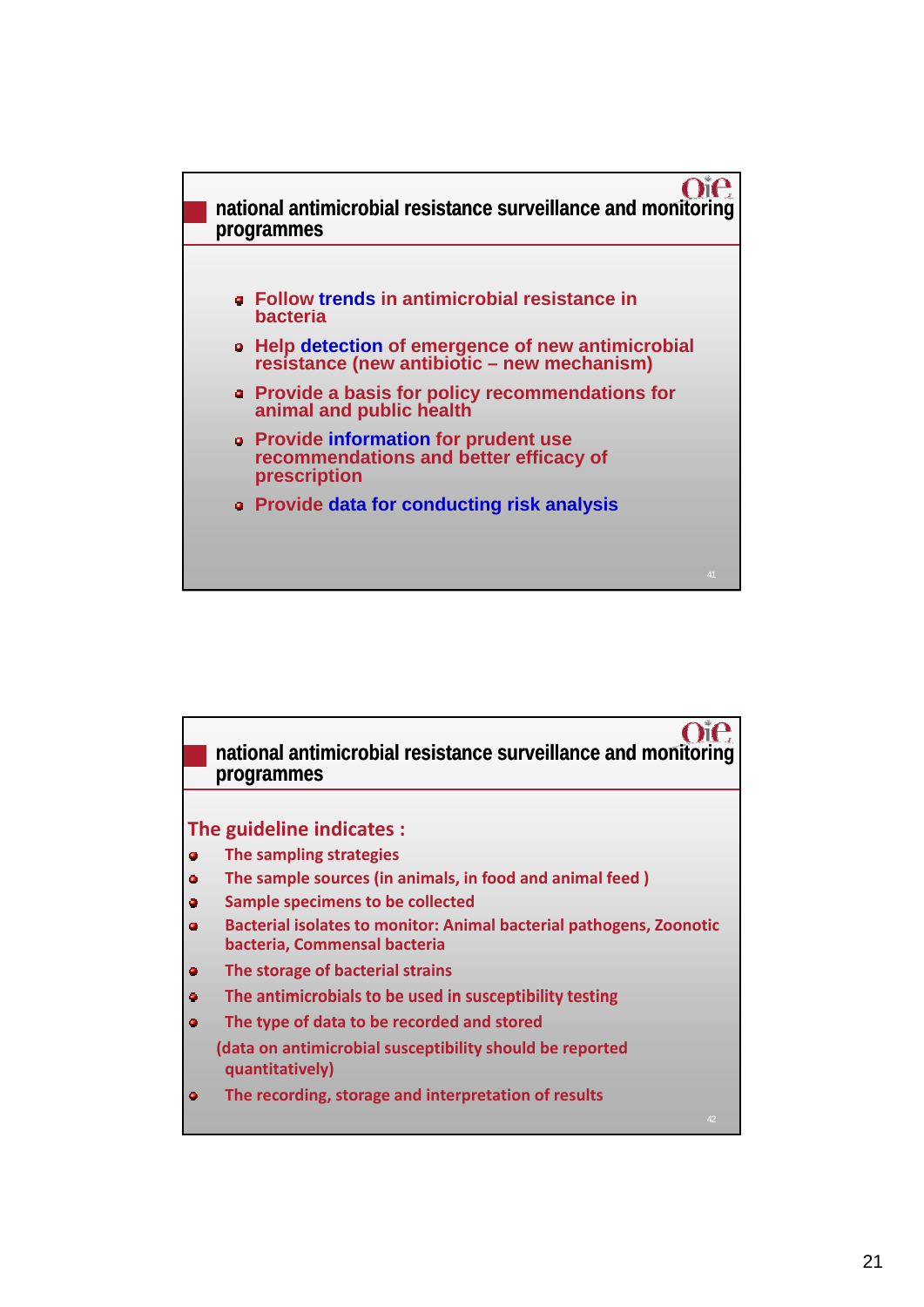

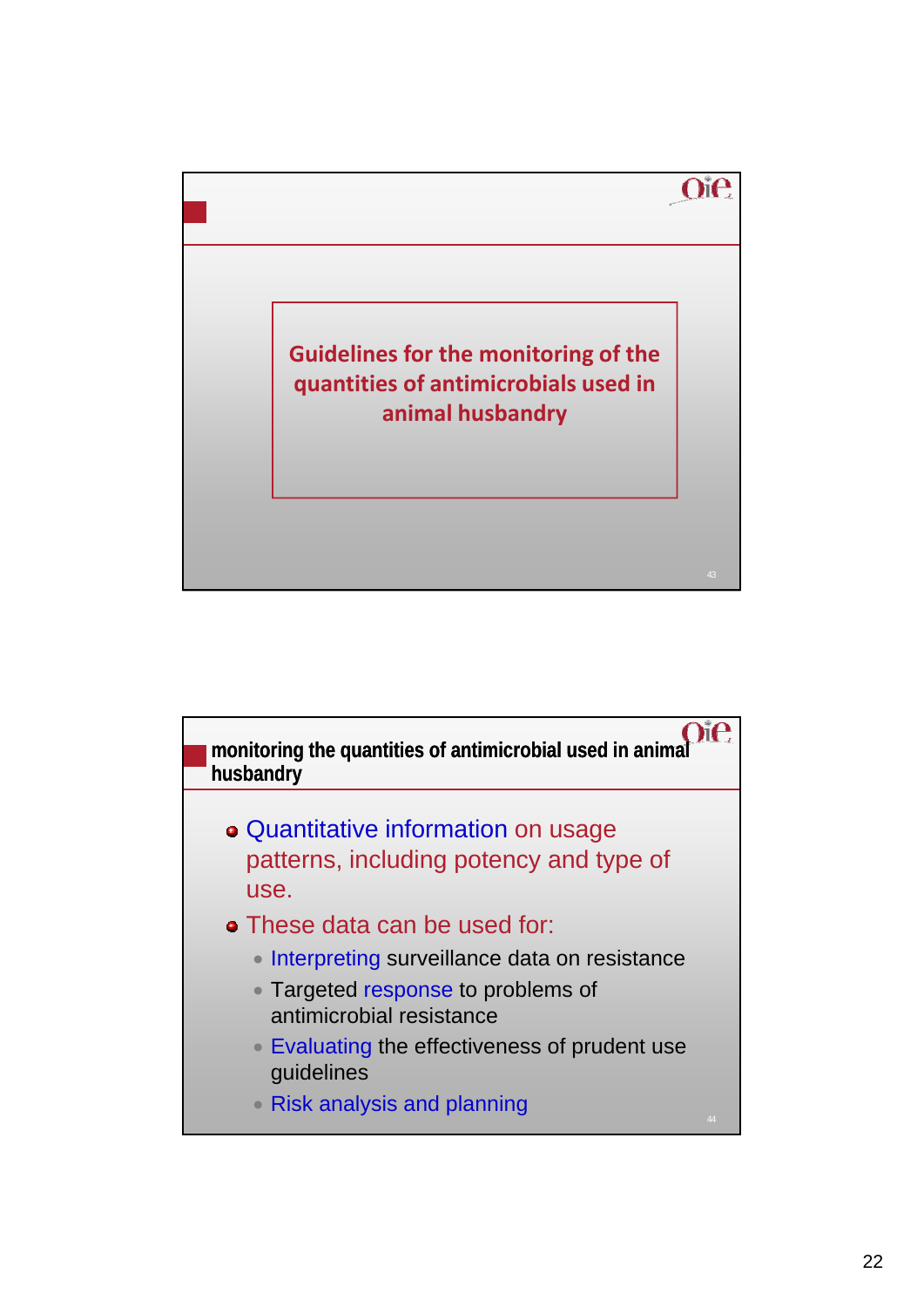

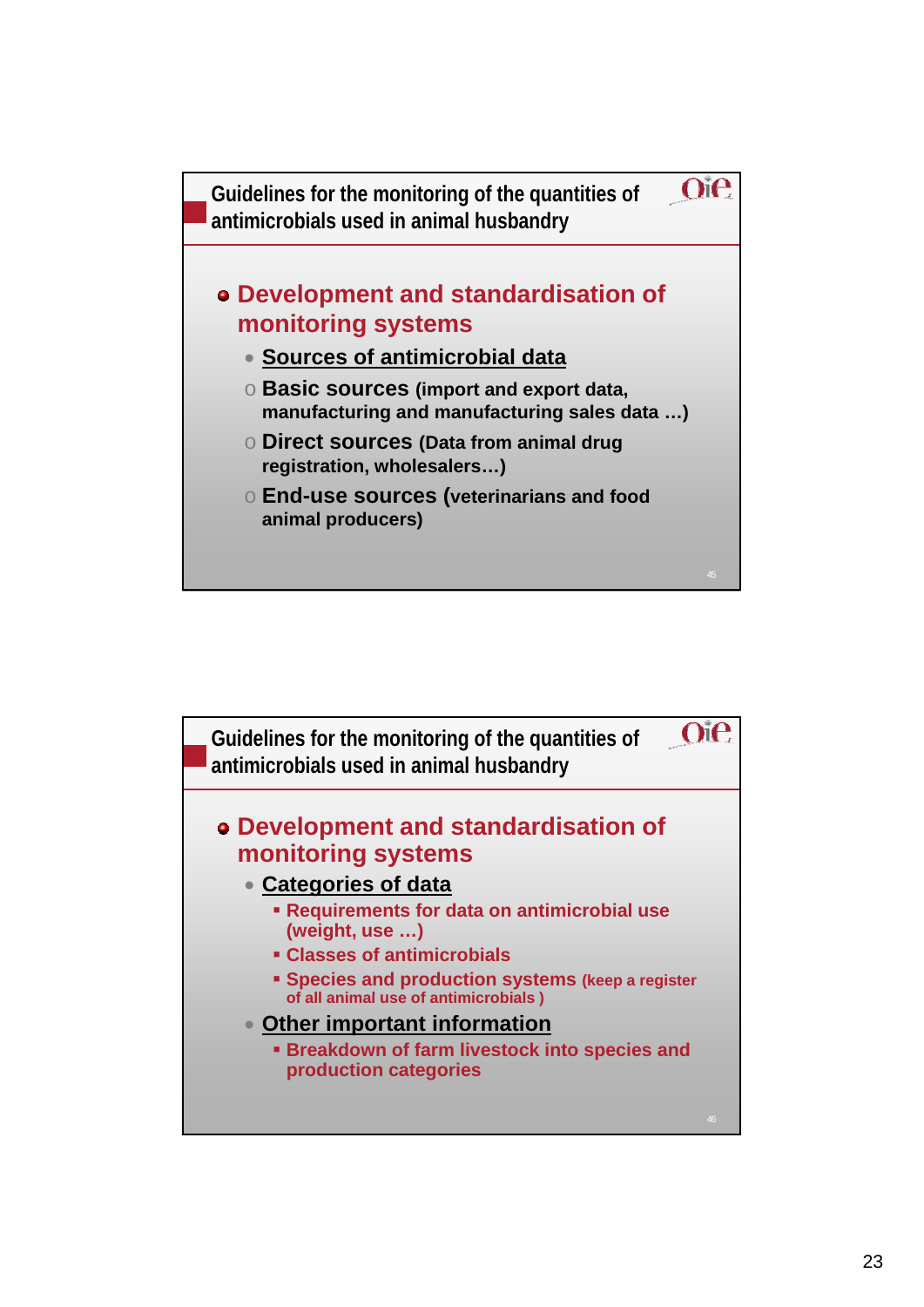

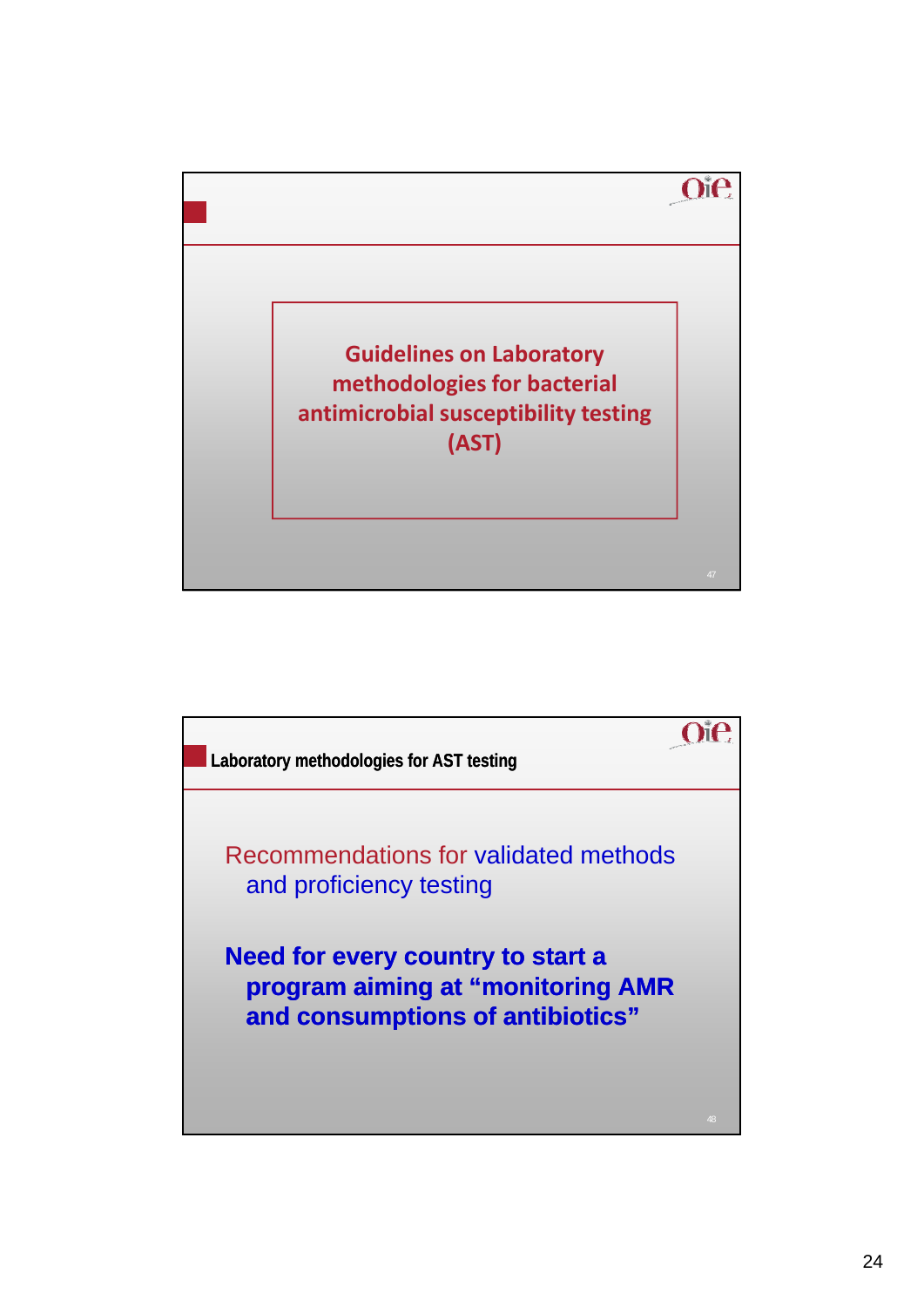

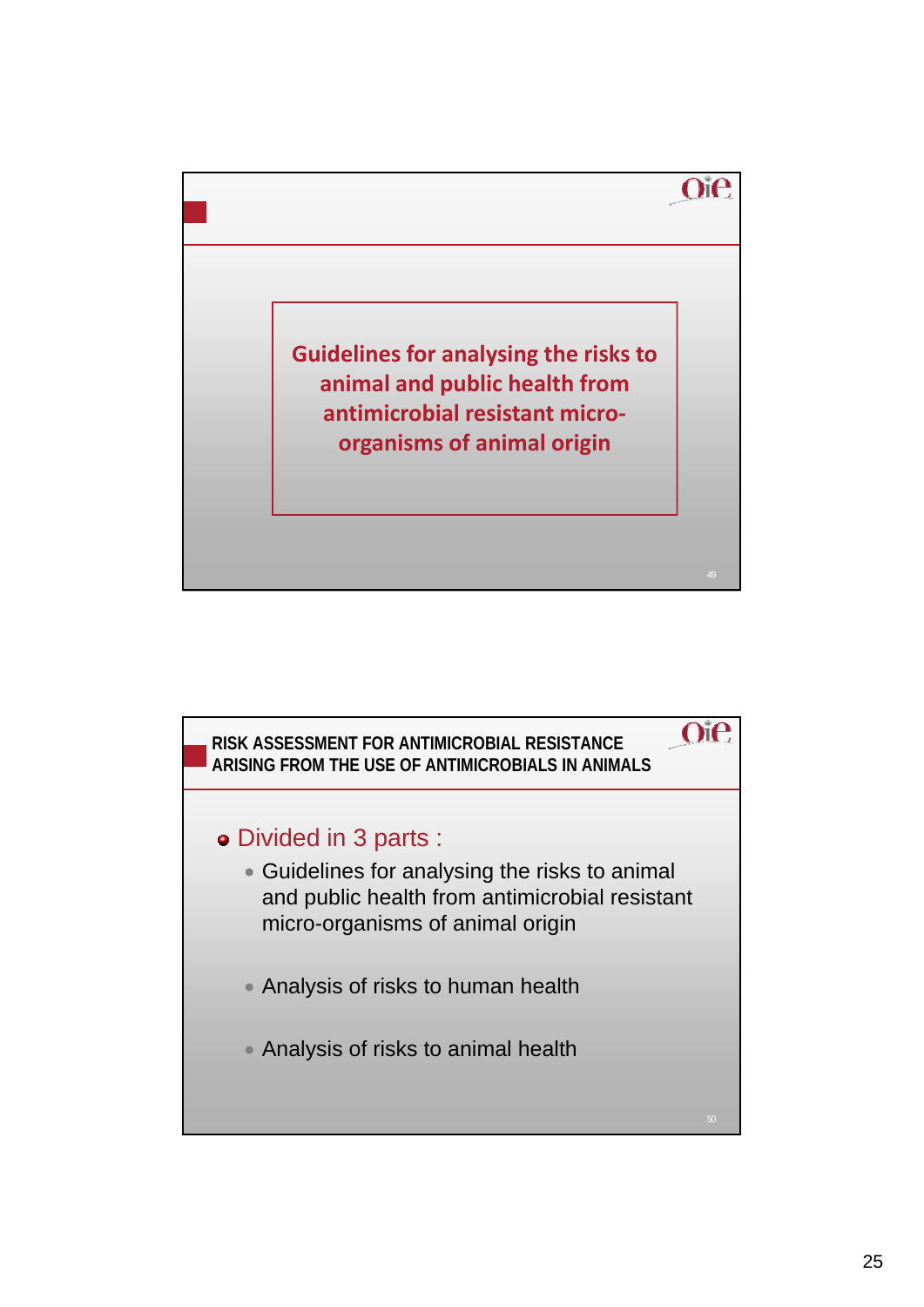

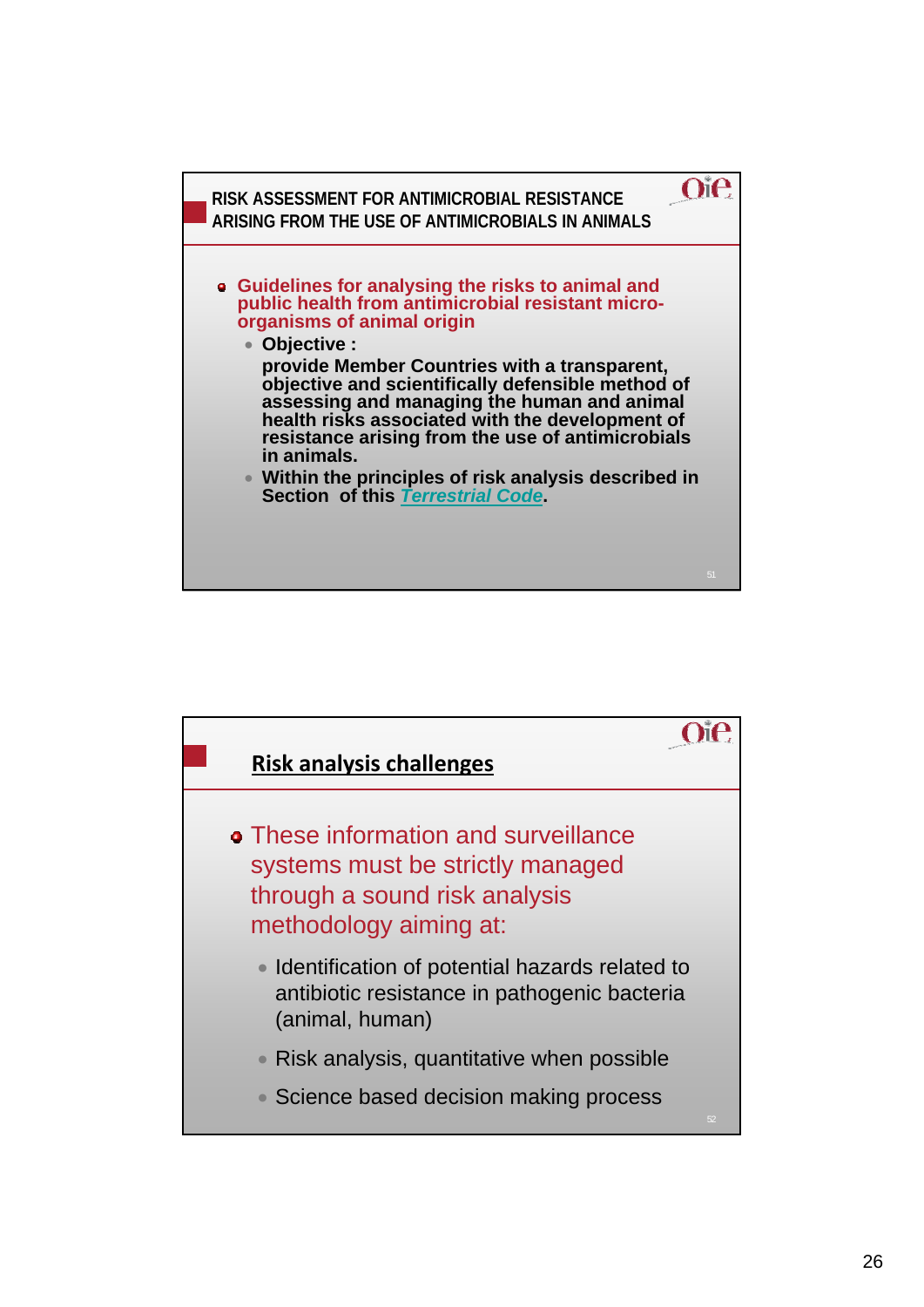

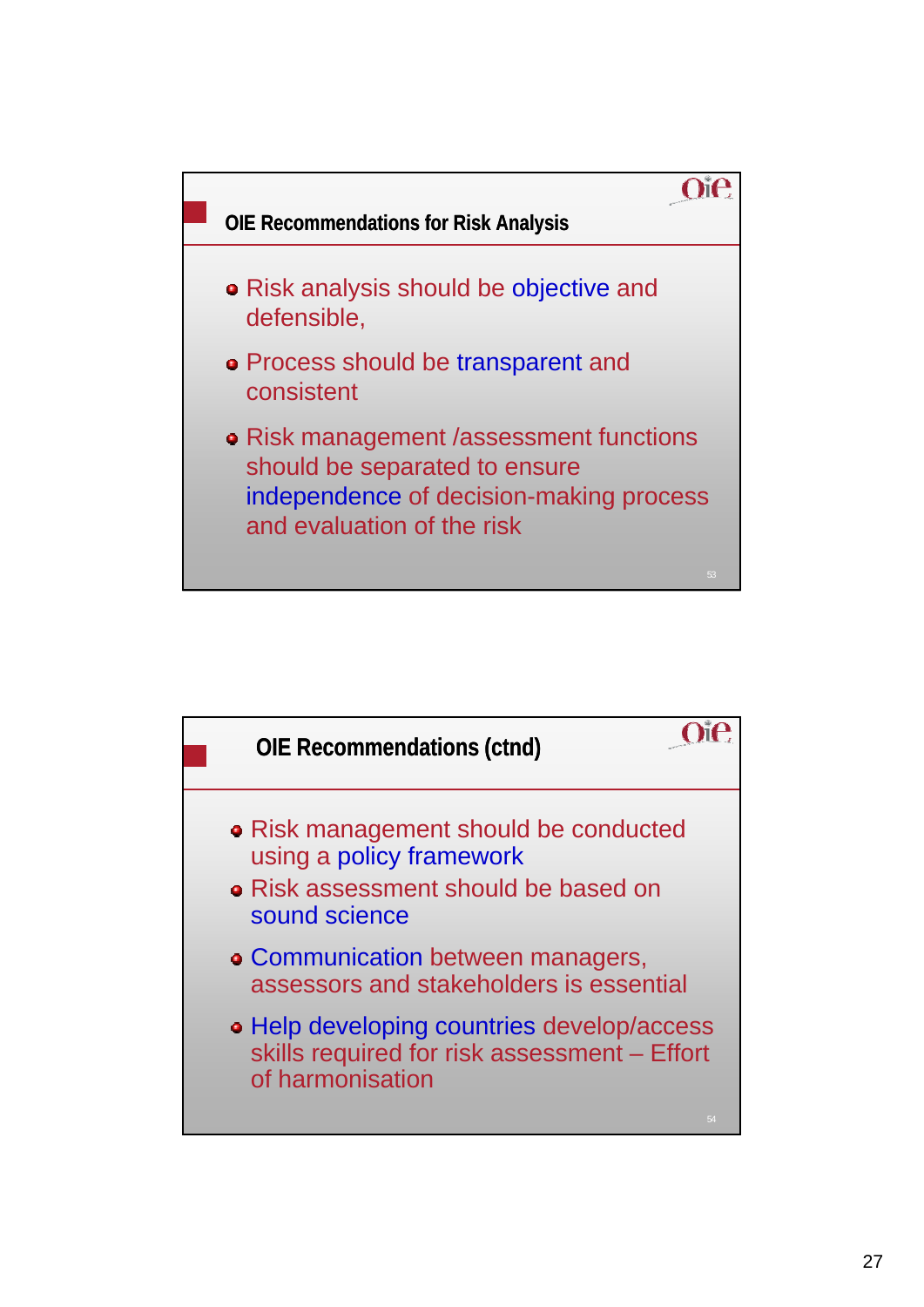